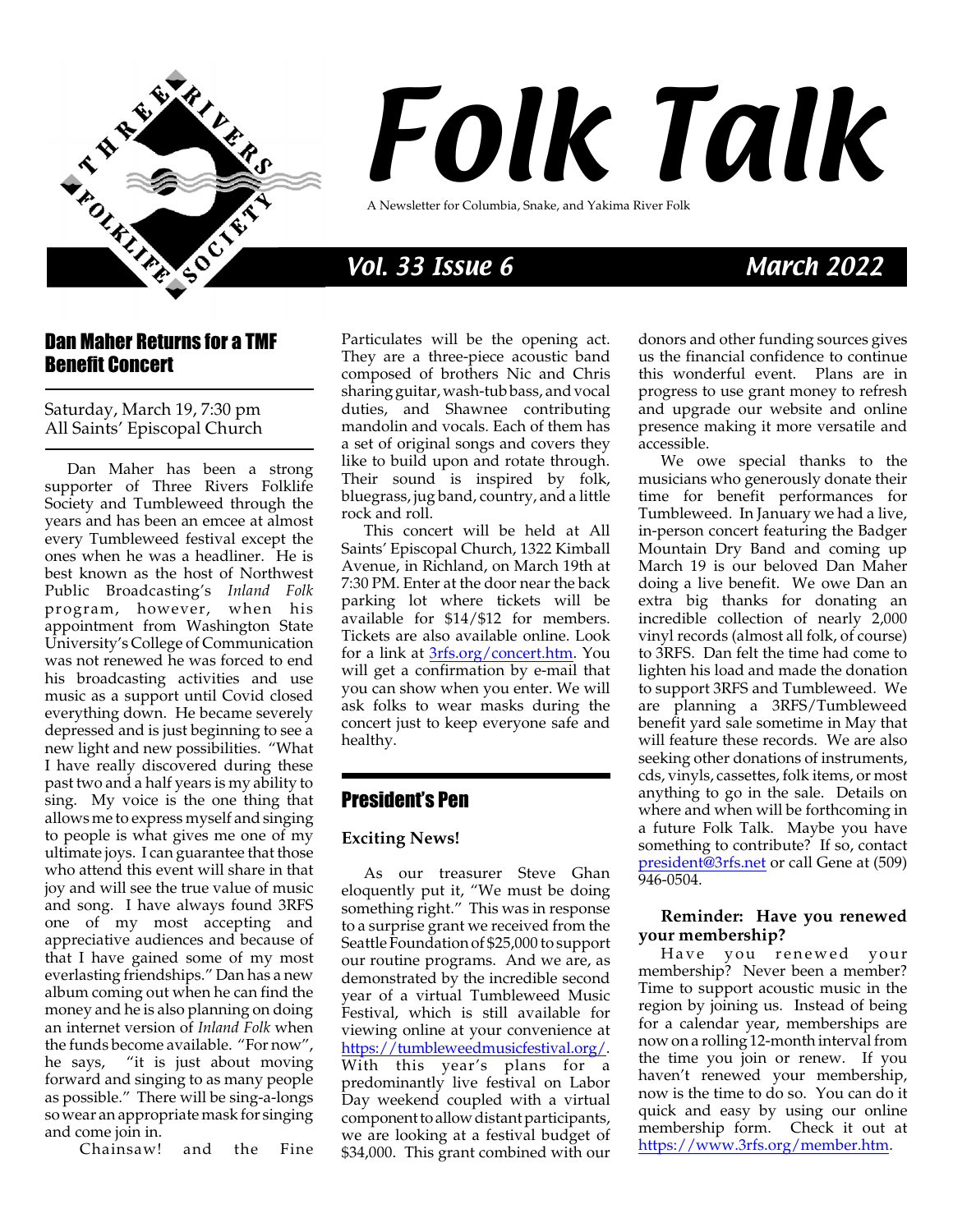## **March 2022**

#### Tumbleweed Continues to Roll

Our logo for Tumbleweed 2022 has been chosen and applications to perform and for the song contest are starting to roll in slowly and will speed up as we approach the deadline of April 20th. Applications for food and arts and crafts vendors will be posted on the website [www.tumbleweedfest.com](http://www.tumbleweedfest.com), and will be due in July.Planning/Steering Meetings have been moved to second Wednesdays at 7:00 pm on Zoom. Contact Tumbleweedchair@gmail.com if you would like the meeting links. Publicity is going out to the media and other folklife societies and on Facebook and other social media. Still need more volunteers so we can put on the festival September 2-4. Be thinking about what you can do to help.

#### Tumbleweed 2022 Logo Chosen

The Three Rivers Folklife Society, and the Tumbleweed Music Festival are absolutely delighted to announce that YM Cho, of Chicago and Arizona, is the

*Folk Talk* is published monthly August through May by the Three Rivers Folklife Society.

**Editing and Productio**n: Katrina Knight **Original Design**: Theresa Grate **Send items of interest to:** [newsletter@3rfs.net](mailto://newsletter@3rfs.net)

**Send memberships to:** 3RFS Membership P.O. Box1098, Richland, WA 99352

| 3RFS 2021-2022 Board of Directors                 |          |  |  |  |  |
|---------------------------------------------------|----------|--|--|--|--|
| Gene Carbaugh, President                          | 946-0504 |  |  |  |  |
| Micki Perry, Vice President                       | 947-6735 |  |  |  |  |
| Frank Cuta, Secretary                             | 967-2658 |  |  |  |  |
| Steve Ghan, Treasurer                             | 308-9023 |  |  |  |  |
| Tumbleweed Chairs -<br>Micki Perry & David Carson |          |  |  |  |  |
| $M = 1$                                           |          |  |  |  |  |

| Members at Large:       |                |
|-------------------------|----------------|
| Jim Honeyman            | 438-1856       |
| <b>Bob Lewis</b>        | 374-7520       |
| David Carson            | 539-8090       |
| Terri Widergren         | 308-7420       |
|                         |                |
| 3RFS Info: www.3rfs.org | 947-6735       |
|                         | (Mic ki Perry) |

winner of the Logo Contest for the 2022 Tumbleweed Music Festival!



Ms. Cho found out about our contest froman internet search, and we couldn't be happier with the fabulous art that she's brought us to symbolize this year's Tumbleweed theme of "Dear Friends." Ms. Cho will receive the cash prize of \$150 for her winning design, which will be featured in all of this year's publicity materials and merchandise for the Tumbleweed festival.

Congratulations and a huge thank-you to Ms. Cho for her winning design!



We'd also like to express our great thanks and appreciation for all the other entrants to this year's contest; the planning committee was spoiled for choice this year, with a total of nine entries vs. our usual three or four, and that led to a LOT of discussion, let me tell you!

#### March Coffeehouse

Friday, March 11, 7:00 pm All Saints' Episcopal Church

Open mics have been a longstanding tradition for generations in the music world and are a crucial grassroots method of building a healthy music scene. It is a ground-level entrance to any music scene for musicians at any experience level.

With that in mind, the March edition

of the Coffeehouse is proud to offer up our stage to any and all talent....whether for a first time live performance, a seasoned artist, or a one-off collaboration.

Already scheduled is Dorothy Sted. Dorothy has been involved with music since kindergarten, beginning with piano and harp lessons before teaching herself guitar. She began writing songs in middle school and has been writing on and off since then. Over the past four years, she has been more seriously writing her songs. Lyrics in particular are her favorite part of the songwriting process. She loves the way words fit together and become a story.

JoiningDorothy will be Jim Coleman for his own set. Jim has been a long time supporter and contributor to the Coffeehouse and Folklife Society overall. Expect to hear some of Jim's original songs, a few instrumentals, and maybe a few cover songs

Please join us for an evening showcasing some of our local talent...but better yet, why don't you come out and take the stage and share YOUR talent! We'll provide all of the PA equipment and treat you like a star. Bring your instrument, friends and family, and take the stage to share your talents and have some fun.

To get on the schedule or have any of your questions answered, please call Alan Page at {509) 308-3574.

Admission is \$8, show starts at 7pm and the coffeehouse is hosted at the All SaintsEpiscopal Church at 1322 Kimball Avenue in Richland.

#### It Won't Be Long Now ...

The 3RFS Contra Dance committee is compiling information from our dance community about how to begin dancing together again. It's been a long two years and we are excited to begin. Lighthouse Church, the new owners of the venue we were dancing in prior to Covid, are willing to rent to us again, so we have a great dance floor at 1007 Wright Ave in Richland! We will hold our dances the first Saturday of each month at 7 pm, starting in April . If you would like to be added to our dance community mailing list, please email [contradance@3rfs.net](mailto://contradance@3rfs.net) with your name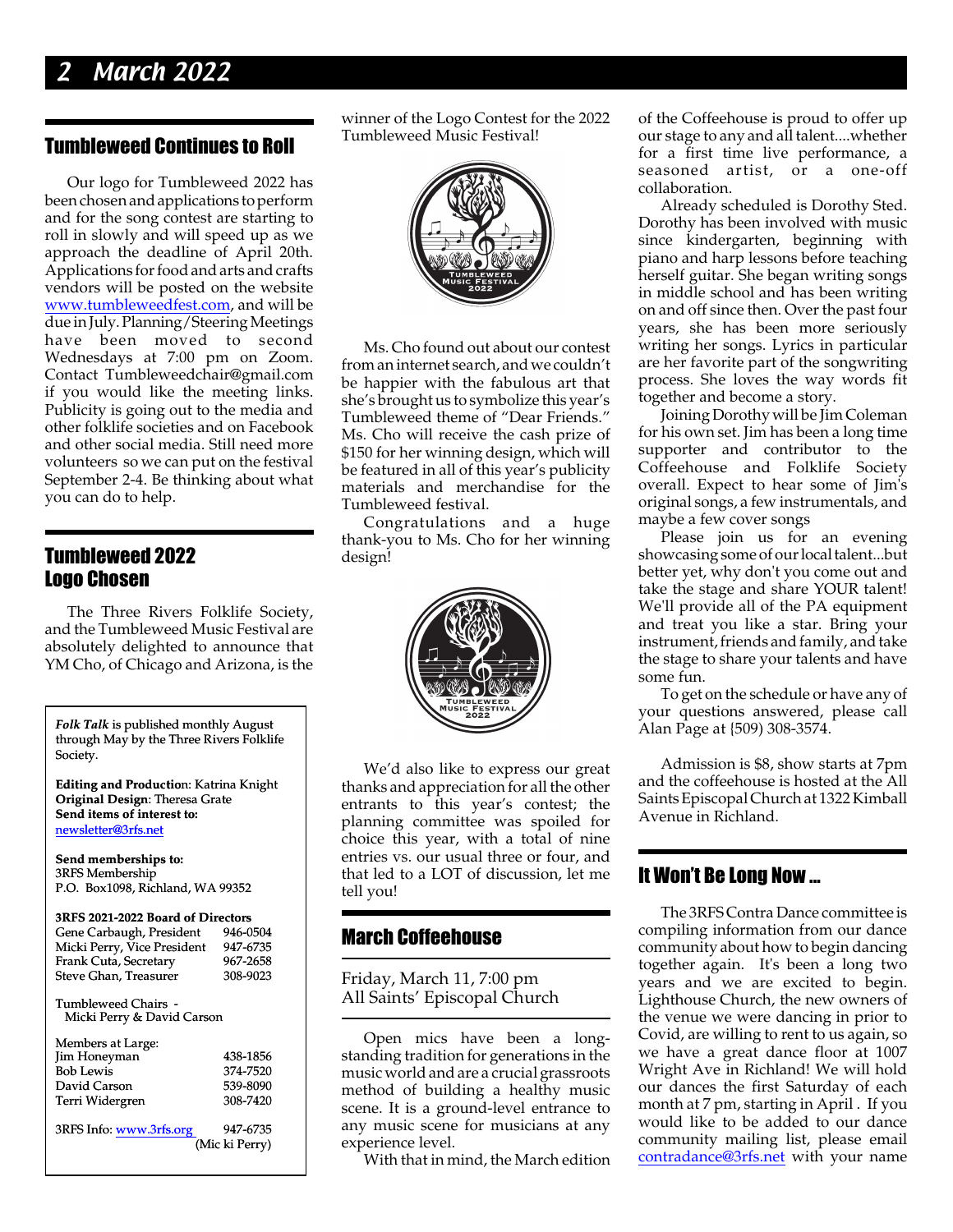## March 2022 5

and we'll add you to the list for all the latest updates.

#### Sea Song Singalong

Saturday, March 12, 6:00 pm Round Table Pizza, Richland

The Second Saturday Sea Song Singalong (a.k.a. SSSSS) continues to meet at Round Table Pizza in Richland. We'll meet to eat and greet at 6pm and will start singing when most have eaten.

The COVID conditions continue to evolve, however, we still recommend wearing N-95 masks during singing – music stores now sell speciallydesigned "singer's masks" that avoid interference with your lips when singing.

#### Eric Herman's Magic Beans Show for Kids of All Ages

March 18-20 Princess Theatre, Prosser

Eric Herman's show*Magic Beans* will have its world premiere at the Princess Theatre in Prosser on March 18-20. Eric Herman, from Richland, is a nationallyknown performer in the children's music genre, best known for his creative videos. He has performed over 2,000 concerts throughout the US since 2003. This will be his first theatrical production for kids and families. *Magic Beans* is part concert, part trippy video installation, and part stage production,:a magical, beanical, psychedelic ride for kids and grown-ups of all ages. Herman will be joined by his band, The Puppy Dogs, actors Cliff Gamble and Katrina Petty, and a hula hoop artist from Ellensburg.

Performances are March 18: 7 pm, March 19: 2 and 7 pm and March 20: 2 pm. See [ThePrincessTheatre.net](https://ThePrincessTheatre.net) or [EricHermanMusic.com](https://EricHermanMusic.com) for more information.



# Local Folk Events

## March

| 4                                                                                                                                           | <b>FFFFFA</b>                          | 7:00 pm Fri    | Micki Perry's               |  |  |
|---------------------------------------------------------------------------------------------------------------------------------------------|----------------------------------------|----------------|-----------------------------|--|--|
|                                                                                                                                             |                                        |                | Kennewick                   |  |  |
| 9                                                                                                                                           | <b>Tumbleweed Planning Meeting</b>     | 7:00 pm Wed    | Zoom                        |  |  |
|                                                                                                                                             | 11 3RFS Coffeehouse                    | 7:30 pm Fri    | All Saints'                 |  |  |
|                                                                                                                                             | Open Stage                             |                | Richland                    |  |  |
|                                                                                                                                             | $12$ ssssss                            | $6:00$ pm Sat  | Round Table Pizza,          |  |  |
|                                                                                                                                             |                                        |                | Richland                    |  |  |
|                                                                                                                                             | $14$ 3RFS Board Meeting                | 7:00 pm Mon    | Gene Carbaugh's             |  |  |
|                                                                                                                                             |                                        |                | Richland                    |  |  |
|                                                                                                                                             | $19$ Dan Maher TMF Benefit Concert     | 7:00 pm Sat    | All Saints'                 |  |  |
|                                                                                                                                             |                                        |                | Richland                    |  |  |
|                                                                                                                                             | 24 Song Weavers Picking Circle         | $6:30$ pm Thu  | <b>Paper Street Brewery</b> |  |  |
|                                                                                                                                             |                                        |                | 241 Fanning Rd, Pasco       |  |  |
|                                                                                                                                             | April                                  |                |                             |  |  |
| I                                                                                                                                           | <b>FFFFFA</b>                          | 7:00 pm Fri    | Micki Perry's               |  |  |
|                                                                                                                                             |                                        |                | Kennewick                   |  |  |
| $\boldsymbol{2}$                                                                                                                            | Contra Dance                           | $7:00$ pm Sat  | Lighthouse Church           |  |  |
| 8                                                                                                                                           | <b>3RFS Coffeehouse</b>                | 7:00 pm Fri    | All Saints'                 |  |  |
|                                                                                                                                             | with Curtis and Loretta                |                | Richland                    |  |  |
| 9                                                                                                                                           | SSSSS                                  | $6:00$ pm Sat  | Round Table Pizza,          |  |  |
|                                                                                                                                             |                                        |                | Richland                    |  |  |
|                                                                                                                                             | $\bm{11}$ 3RFS Board Meeting           | 7:00 pm Mon    | Gene Carbaugh's             |  |  |
|                                                                                                                                             |                                        |                | Richland                    |  |  |
|                                                                                                                                             | $13$ Tumbleweed Planning Meeting       | 7:00 pm Wed    | Zoom                        |  |  |
| 21                                                                                                                                          | Joe Seamons & Ben Hunter Presentation: |                |                             |  |  |
|                                                                                                                                             | Redefining Protest through Music       | $7:00$ pm Thur | <b>Richland Library</b>     |  |  |
| 23                                                                                                                                          | Concert                                | 7:30 pm Sat    | All Saints'                 |  |  |
|                                                                                                                                             | Performer to be announced              |                | Richland                    |  |  |
|                                                                                                                                             |                                        |                |                             |  |  |
| All Saints' = All Saints' Episcopal Church, 1322 Kimball Ave., Richland                                                                     |                                        |                |                             |  |  |
| $\overline{C}$ and $\overline{C}$ and $\overline{D}$ and $\overline{C}$ $\overline{D}$ and $\overline{C}$ $\overline{D}$ and $\overline{D}$ |                                        |                |                             |  |  |

Gene Carbaugh's = 803 Birch St., Richland

Micki Perry's = 1011 S. Dawes St., Kennewick

Round Table Pizza = Corner of George Washington Way and Torbett St., Richland Lighthouse Church = 1007 Wright Ave, Richland

#### JEZEBEL'S MOTHER Virtual Concert Still Available!

Hey, everybody! We want to remind you all that the excellent "Jezebel's Mother" 3RFS virtual concert is still available until the end of March! We're really proud to present this show with these fine, fine songwriters.

Tickets remain available at: [https://www.3rfs.org/concert.htm](https://3rfs.net/?page_id=257&civiwp=CiviCRM&q=civicrm%2Fevent%2Finfo&reset=1&id=6) .

## Df F H h F fD I

### Singtime Frolics

Portland Folkmusic Society announces Singtime Frolics, its annual folk-music retreat, March 24-26. After two years of COVID shutdown, we will be back in person at the delightful Menucha Conference Center in the ColumbiaRiver Gorge. The Guest Artist this year is Alex Sturbaum, an engaging and talented young singer-songwriter and traditional music artist. There will also be participant led workshops and group singing events. Vaccinations strictly required. Find out more and register at

[PortlandFolkMusic.org/singtime](https://PortlandFolkMusic.org/singtime).